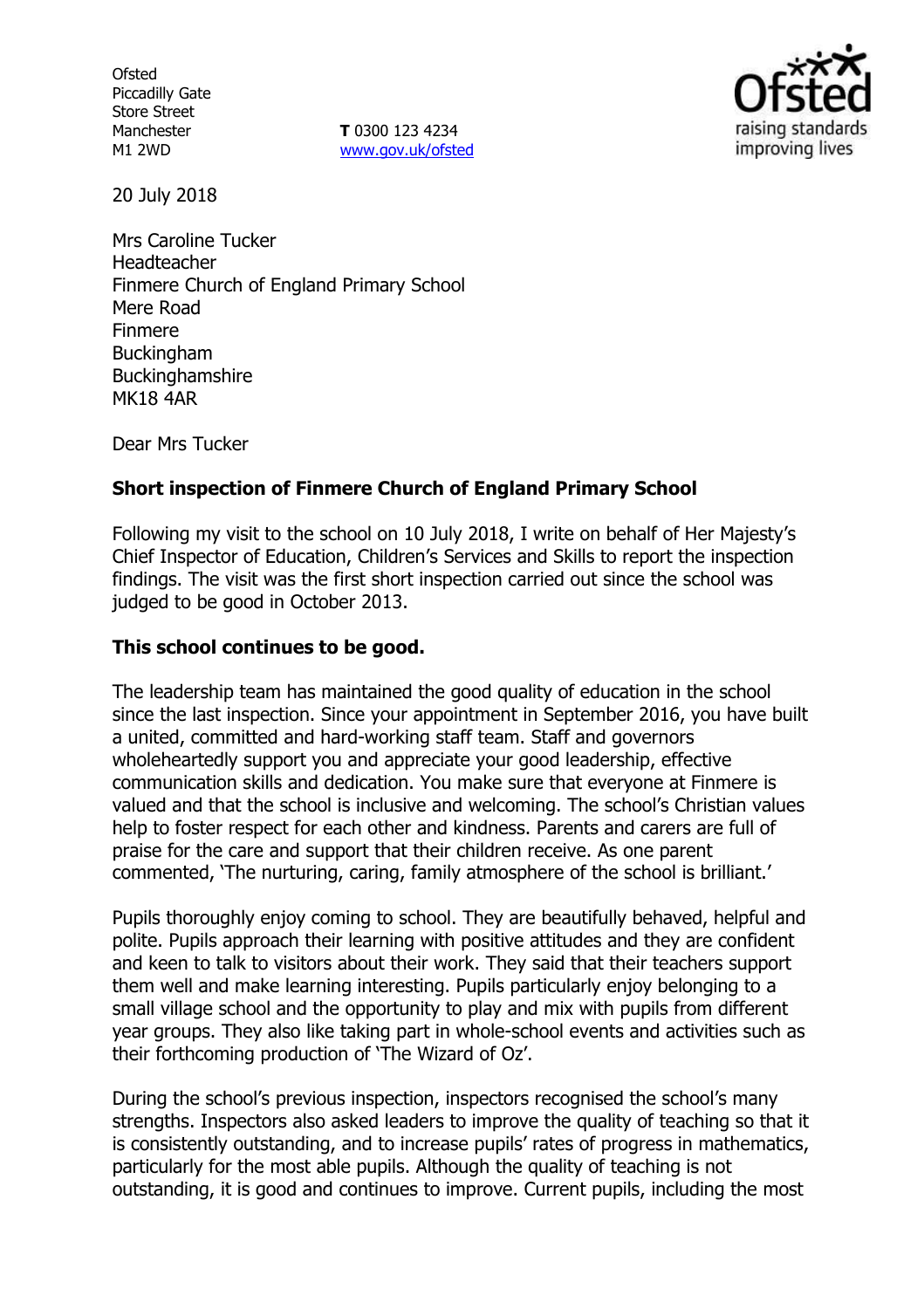

able, are making good progress in mathematics.

Children in the early years continue to achieve well and get off to a good start to school. You have taken effective action to improve pupils' attainment at the end of key stage 1. As a result, standards in 2018 have risen in reading and writing. The majority of pupils attain well in key stage 2. Greater challenge is helping more pupils to achieve the higher standards in reading and mathematics. However, not as many pupils attain the higher standards in writing. When we reviewed pupils' books, we agreed that sometimes the most able pupils are not challenged quite as well as they could be in their writing tasks.

You have continued to improve other aspects of the school. You have worked effectively with governors to improve the school's standing and profile in the community. As a result, the number of applications for school places in September 2018 has risen significantly. You have also ensured that pupils benefit from an interesting curriculum, and that they learn in a suitably broad range of subjects. Nevertheless, you acknowledge that the current curriculum plans do not set out precisely enough what knowledge and skills pupils will learn over time in each subject.

## **Safeguarding is effective.**

There is a strong culture of safeguarding at Finmere. You lead regular training for staff so that they are knowledgeable and confident about safeguarding. You carefully and systematically log and respond appropriately to any concerns about pupils' safety or welfare. Governors fulfil their responsibilities very well. They consider safeguarding arrangements at their regular meetings and carry out a thorough and detailed annual audit of all aspects of safeguarding.

You keep safeguarding high on the agenda and continually seek to strengthen arrangements. For example, you made improvements to the perimeter fence and entrance to make the school site more secure and safe. You also invite organisations such as ChildLine to lead assemblies to strengthen pupils' understanding about personal safety.

All pupils spoken to during the inspection said that they feel very safe at school and are well cared for by staff. Pupils said that bullying rarely happens and that staff respond quickly and promptly to any concerns. Pupils know how to keep safe online, and know that it is important to report any concerns immediately to an adult. Every parent who responded to Ofsted's online survey, Parent View, said that their children are safe and are well looked after at school.

### **Inspection findings**

■ During this inspection, we focused on some specific aspects of the school's work including: safeguarding; the school's work to improve phonics; how well the most able pupils are challenged, particularly in writing; and how well the curriculum is planned to enable pupils to achieve well and to prepare them for life in modern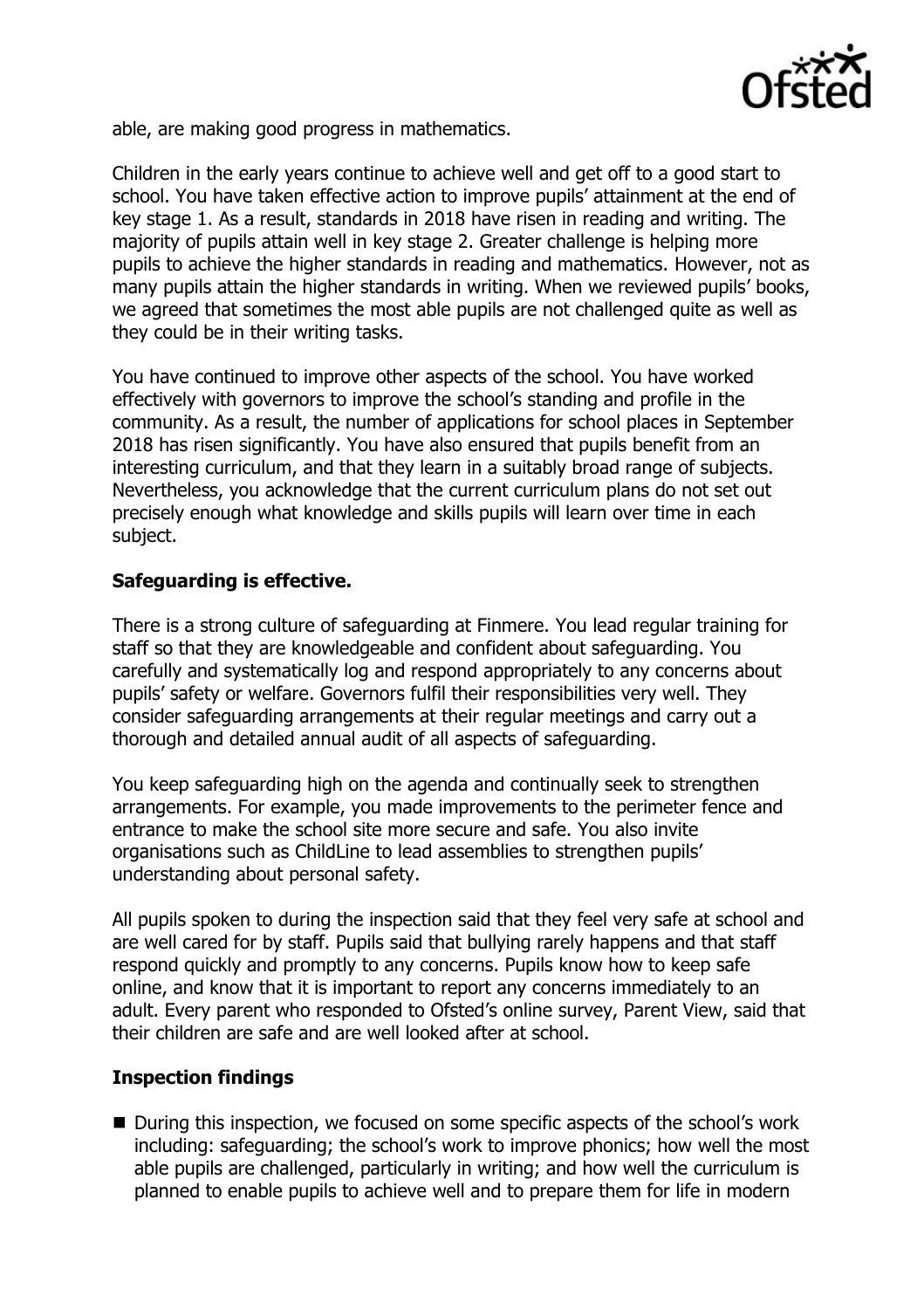

Britain.

- You have made adjustments to teaching arrangements to strengthen pupils' learning in phonics and provided a higher ratio of teaching staff in the mornings. This helps teachers to keep a close and careful check on pupils' learning and target any gaps in their phonics knowledge.
- Although the proportion of pupils who attained the expected standard in the Year 1 phonics check declined this year, the very small cohorts of pupils do not make for meaningful comparisons. In addition, almost half of the cohort did not join the school until the beginning of Year 1. This means that some pupils did not benefit from phonics teaching at Finmere during their year in Reception.
- You and your staff are working in partnership with parents to support pupils' reading at home. Teachers are also giving even more opportunities to those pupils who find reading and phonics a challenge, to help them practise their skills in school. While current pupils are making good progress, some pupils' attainment in phonics is not as strong as you would like it to be. You are therefore wisely continuing to keep this aspect of the school's work under the spotlight.
- The most able pupils are suitably challenged in mathematics. Teachers encourage pupils to extend their learning by completing harder tasks. Typically, teachers set 'apprentice', 'qualified' and 'master' tasks so that there is extra challenge for the most able pupils.
- Teachers plan interesting writing tasks and many opportunities for pupils to write in a range of contexts. However, we agreed that sometimes the most able pupils are not challenged quite as well as they could be in their writing tasks. As a consequence, some of these pupils are not making such strong gains in their writing.
- You have implemented an interesting curriculum, which captures pupils' interest and enthusiasm. Visits to places of interest bring topics to life. For example, the visit to a Roman villa enables pupils to work like archaeologists and search for 'Roman remains'.
- Through the school's topic work, pupils learn in a suitably broad range of subjects. However, the school's curriculum plans do not set out in sufficient detail how pupils will develop their skills and knowledge as they progress through the school. This means that, sometimes, pupils are not building well enough on their previous learning in some subjects in the wider curriculum.
- Through religious education, pupils learn about Christianity and other world religions. Pupils reflect on the similarities and differences between different faiths such as a Christian baptism and the Hindu special naming ceremony. They learn about places of worship, festivals and special books that are unique to each religion. Pupils learn about life in other countries such as India and Africa and how life in the city can be very different from rural life in developing countries. These experiences help pupils to learn about life beyond their locality and prepare them well for life in modern Britain.

### **Next steps for the school**